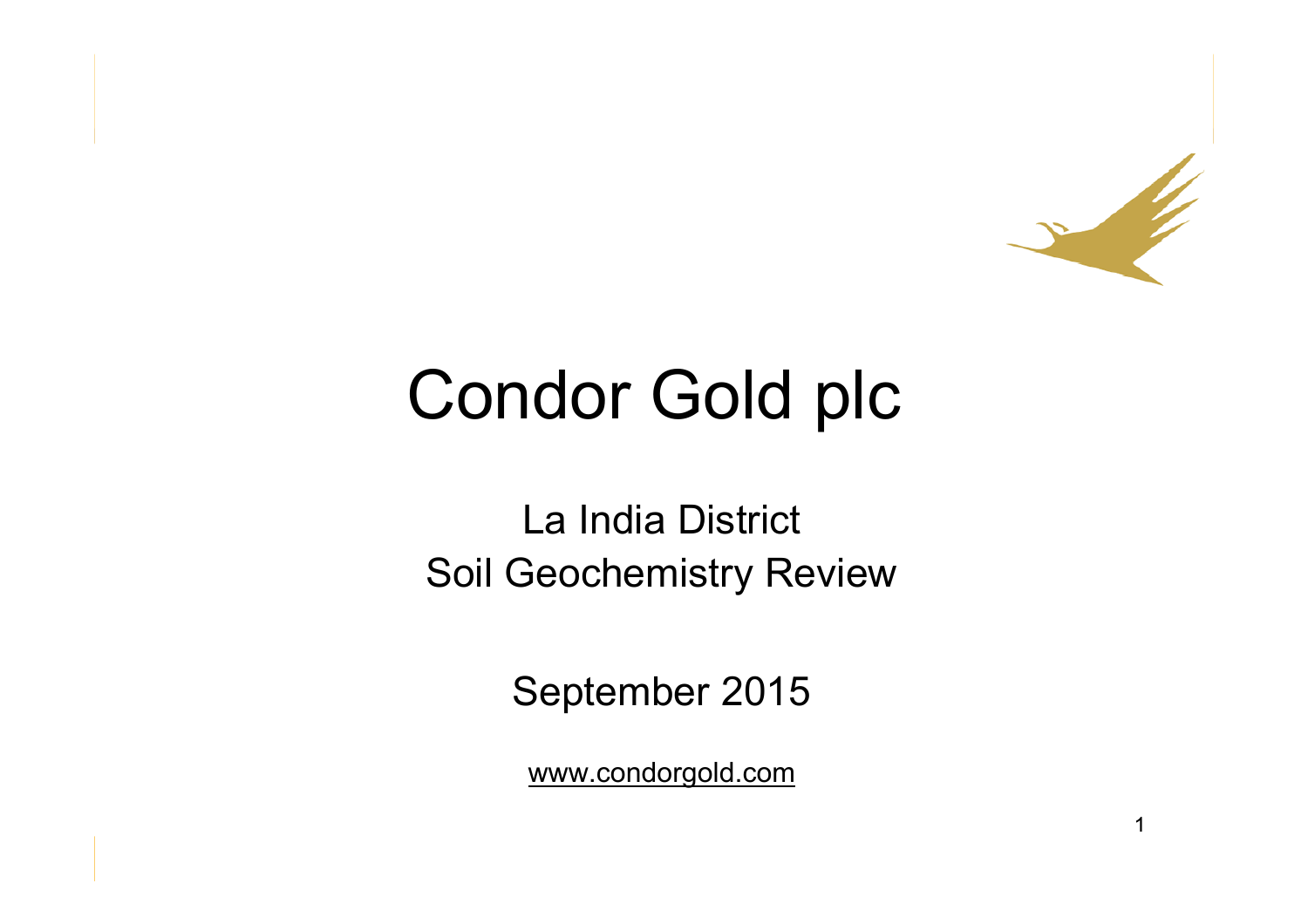#### Surface Gold Mineralisation

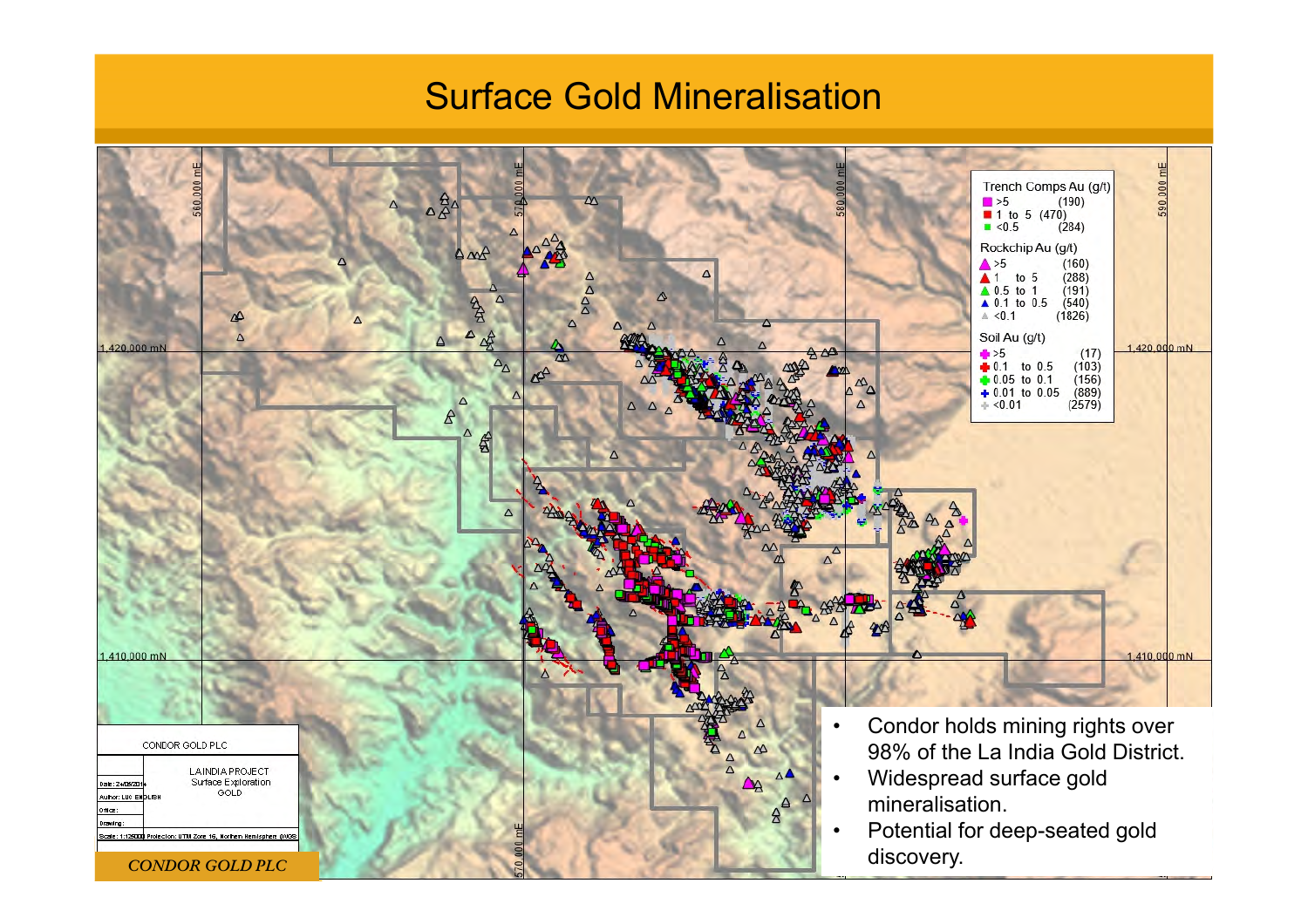#### REGIONAL EXPLORATION – Target Generation

- • 8 priority exploration targets identified using geology, previous exploration, geophysics and digital terrain models.
- •High potassium shows gold-associated alteration zone at surface.



*CONDOR GOLD PLC*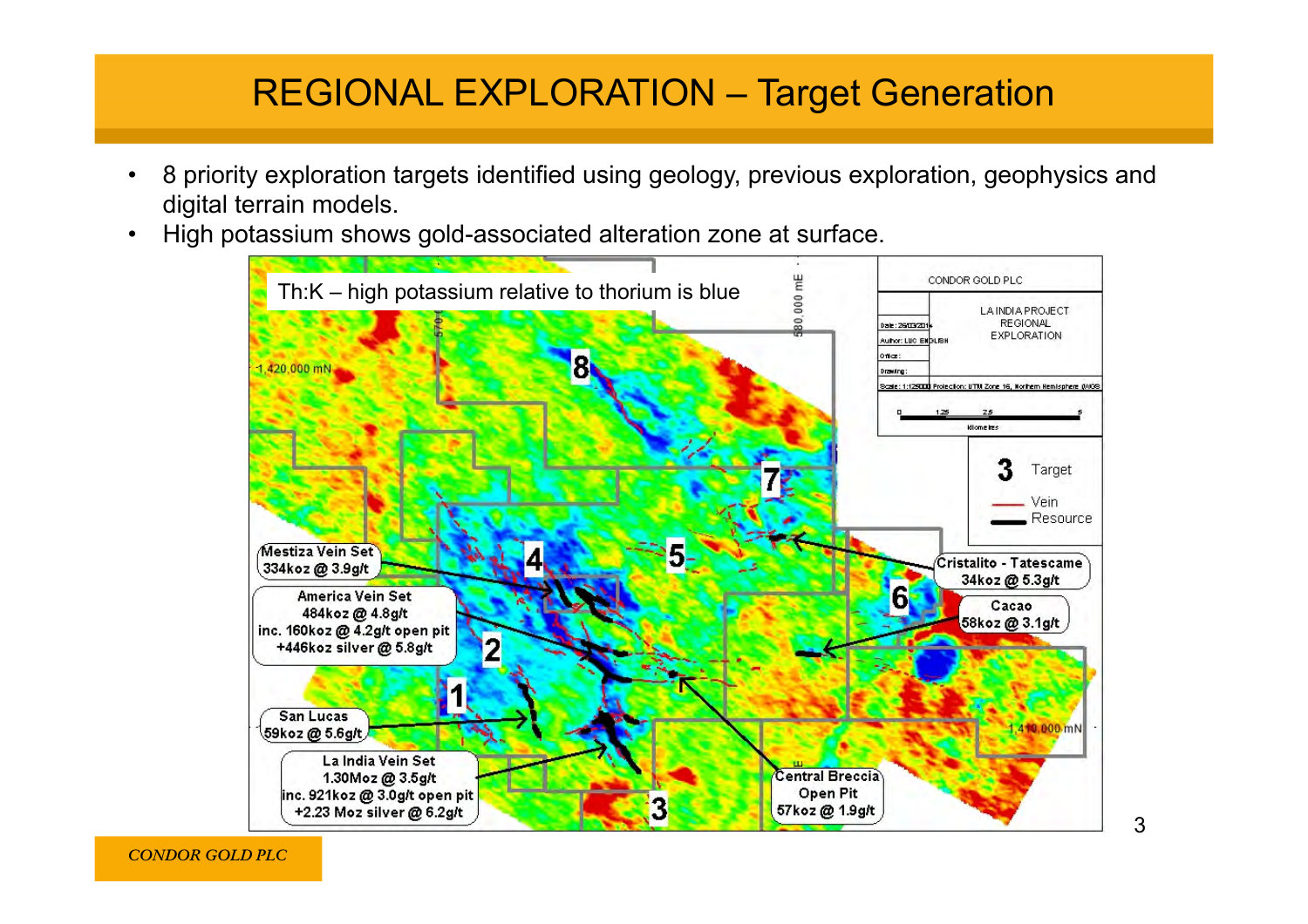#### REGIONAL EXPLORATION – Target Generation



- •Near surface targets for open pit potential.
- • Hidden/deep targets for underground/large discovery potential.
- • Two zones recognised:
	- Southern Zone well explored.
	- $\bullet$ Northern Zone – under-explored.

| <b>Area</b>          | No.             | <b>Name</b>                                   | <b>Target Style</b>                | <b>Interpretation</b>                                                                                      |
|----------------------|-----------------|-----------------------------------------------|------------------------------------|------------------------------------------------------------------------------------------------------------|
| <b>Southern Zone</b> | 1               | Dos Hermanos                                  | Near surface                       | Backbone structure, boiling zone at surface.                                                               |
|                      | $\overline{2}$  | San Lucas                                     | Near surface                       | Backbone structure, boiling zone at surface.                                                               |
|                      | 3               | La Mojarra                                    | Hidden                             | Principal backbone structure, high-level vein textures at<br>surface, boiling zone inferred below surface. |
|                      | 4               | NW extension of India-<br>America and Mestiza | Near surface                       | Dispersion zone of principal backbone structure, boiling<br>zone at surface.                               |
| <b>Northern Belt</b> | $5\overline{)}$ | El Tanque                                     | Partially hidden                   | Top of boiling zone reaches surface over a limited area.                                                   |
|                      | 6               | Real de la Cruz                               | Near surface -<br>partially hidden | Boiling zone at surface on flank of hill, potentially<br>partially buried beneath centre of hill.          |
|                      | 7               | Tatescame (Cristalito)                        | Near surface -<br>partially hidden | Boiling zone and top of boiling zone reaches surface<br>over limited area.                                 |
|                      | 8               | Andrea Vein                                   | Near surface                       | Backbone structure, boiling zone at surface.                                                               |

*CONDOR GOLD PLC*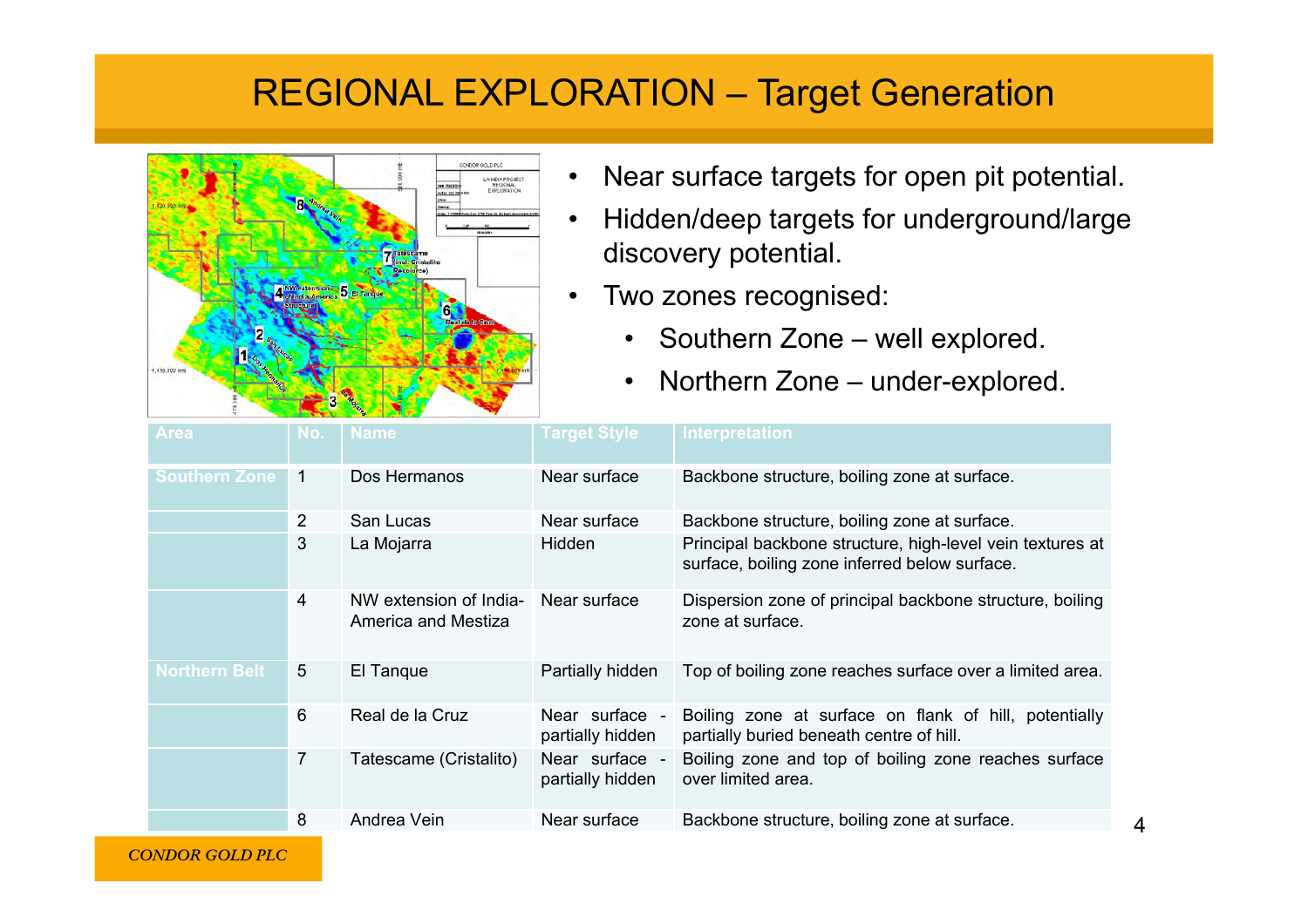#### Soil Geochemistry Overview



*CONDOR GOLD PLC*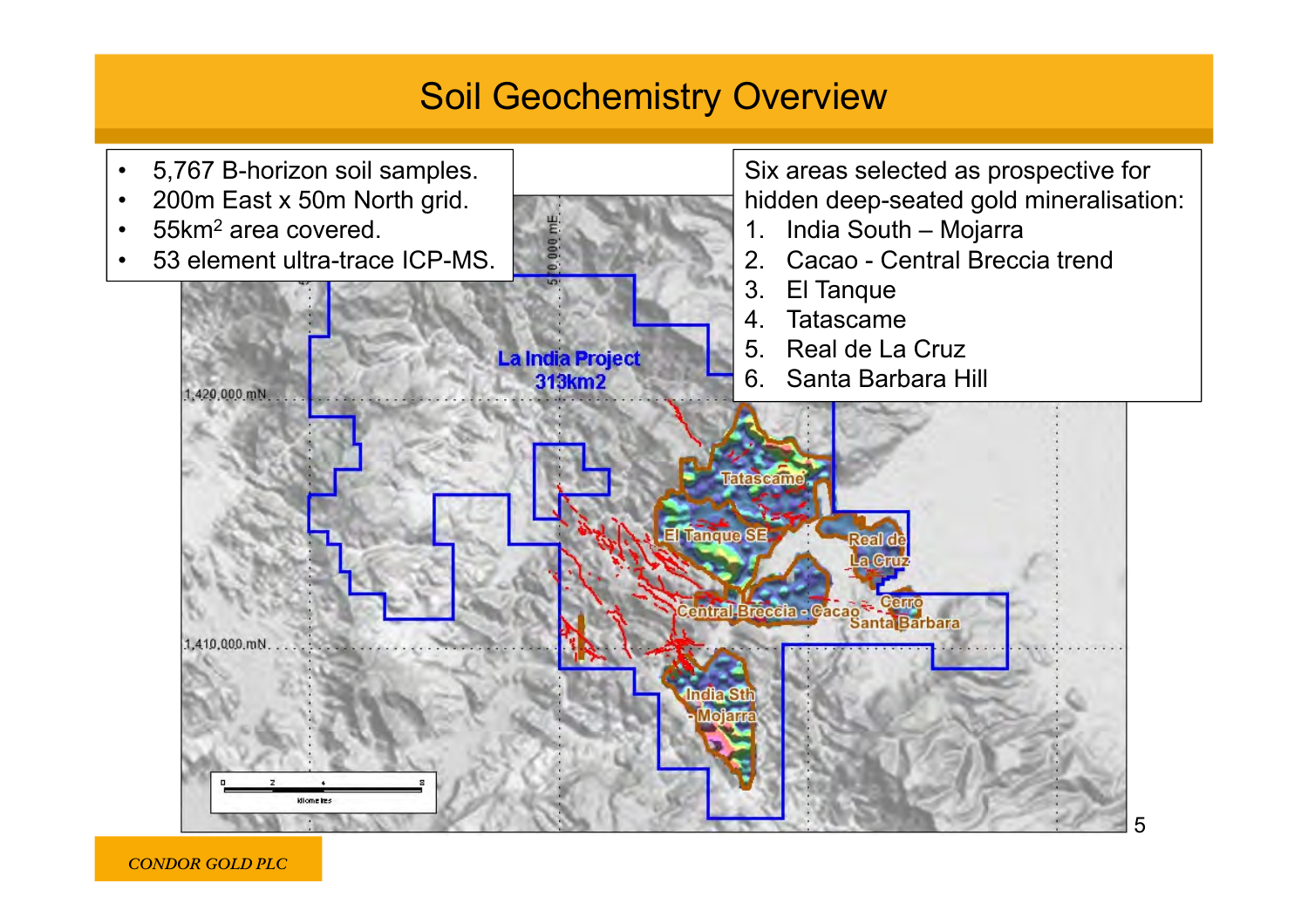# Soil Geochemistry Initial Comments

#### **Summary of Soil Geochemistry Survey**

- • Review based on 5,767 samples covering 55km 2 area identified as prospective for hidden deep-seated gold mineralisation:
	- 1. La India South Mojarra,
	- 2. Cacao-Central Breccia Trend,
	- 3. El Tanque,
	- 4. Tatescame,
	- 5. Real de la Cruz and
	- 6. Santa Barbara Hill

#### **Comments and Recomendations**

- • Screening out elements associated with hydrothermal fluids.
	- Elements do have different populations over the different lithologies (especially basalt).
	- Additional geological mapping is required to improve data levelling by lithology and better screen out the hydrothermal alteration and mineralisation signal.
- $\bullet$  Geochemical suite (pathfinder elements and magnitude of anomalies) over core La India – America has not been established.
	- Sampling over the core of the system is recommended to provide context.
- $\bullet$  Contamination from artisanal gold processing sites (false anomalies).
	- Field checking and additional mapping of artisanal gold processing sites.
	- Sample sites should be flagged in the database where contamination is possible.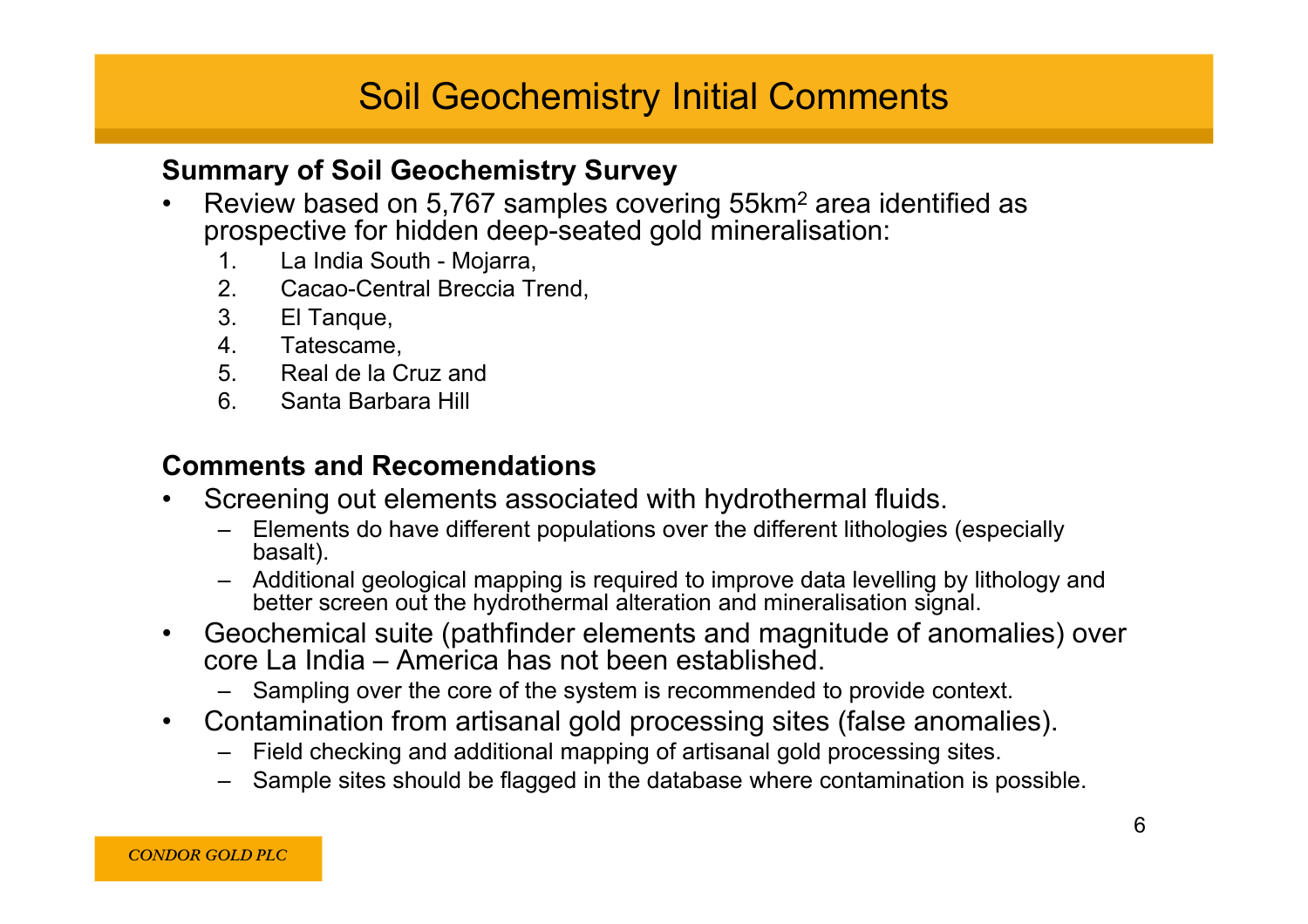### Soil Geochemistry for Lithology Mapping

# **Soil Geochemistry** Basalt Signature

- • Identifying bedrock lithology from suites of lithology-controlled elements helps
	- –improve bedrock geology map.
	- –identify faults that offset rock units.
- • Basalt stratigraphy coincident with strong anomalies in 15 elements
	- – Metals: Al, Sc, Ti, V, Cr, Mn, Fe, Co, Ni, Cu, Zn, Ga, Zr
	- –Alkali Earths: Mg, Sr
- • Recommend correlating anomalies with regional mapping data to fine tune geology map
	- Re-evaluate anomalies
	- Conduct levelling by lithology exercise

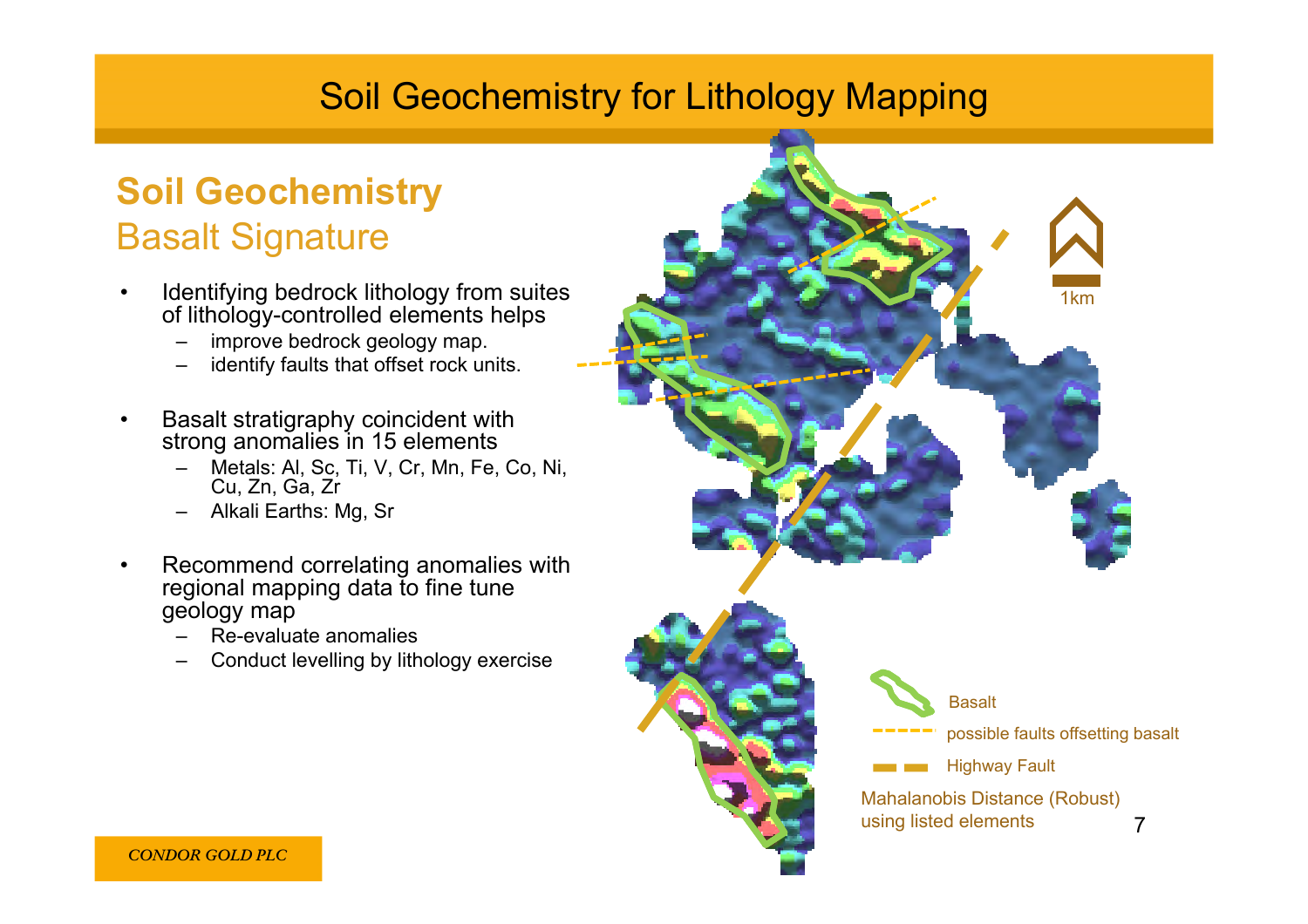## Soil Geochemistry for Lithology Mapping

# **Soil Geochemistry** Intrusion Signature

- • Intrusion signature defined by two main elements
	- Metals: Bi, Mo
	- – Implications of magmatic fluid/metal source.
- • Strongest anomalies occur:
	- along the NE-striking corridor coincident with the Highway Fault in the north.
	- Along an interpreted East-West structure at El Tanque - Cristalito.





Mahalanobis Distance (Robust) using listed elements Bi, Mo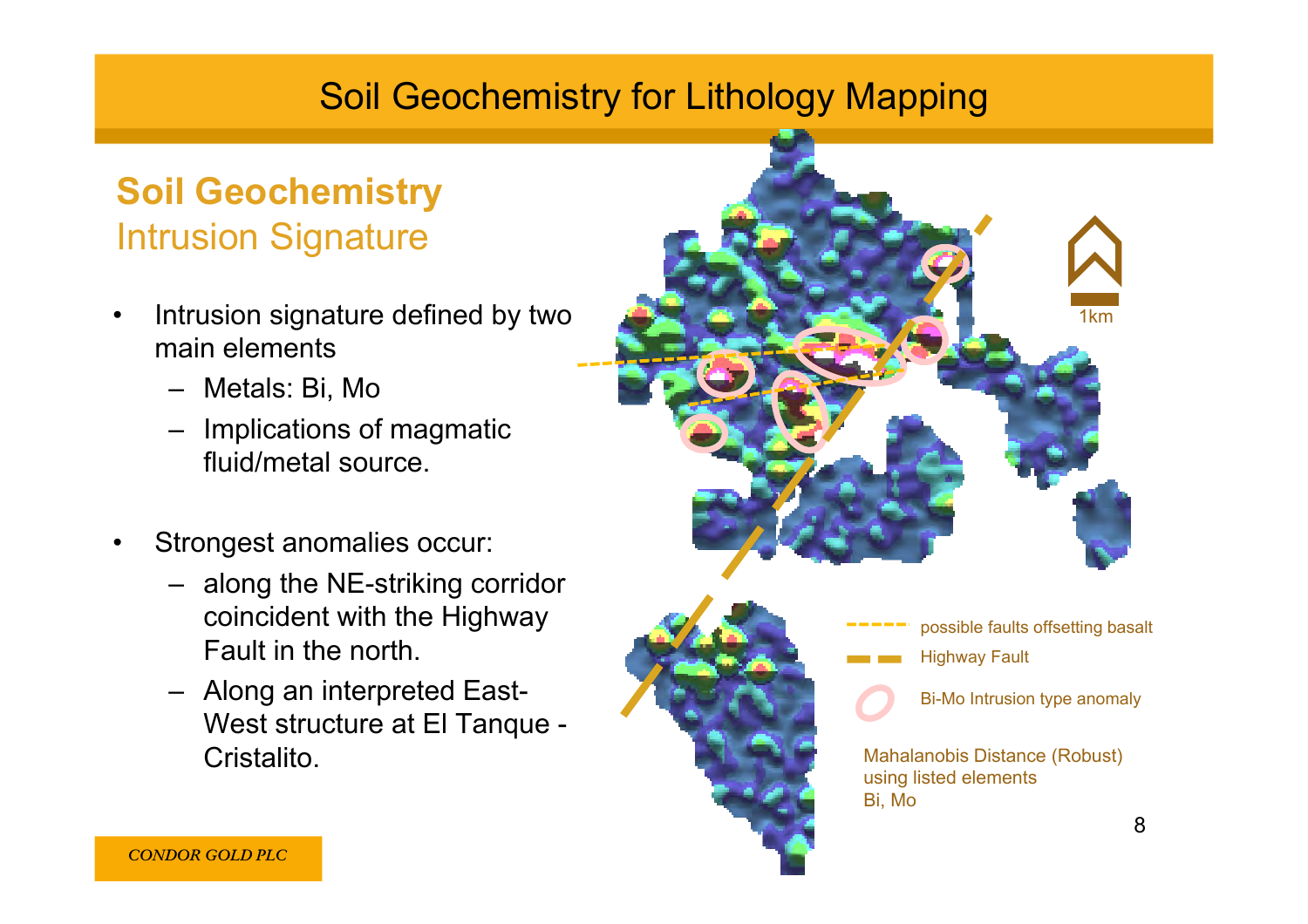## Soil Geochemistry for Alteration & Mineralisation

## **Soil Geochemistry** Gold Signature

The strongest anomalies occur:

- • along the NE-striking corridor coincident with the Highway Fault:
	- La India,
	- Central Breccia,
	- El Tanque and
	- Cristalito (Tatascame)
- $\bullet$  Isolated very well defined anomalies on downthrown block East of the Highway Fault:
	- El Carrizal and Los Rastrojos (suspected contamination)
	- Cacao, Real de la Cruz and Santa Barbara
- $\bullet$  Broad anomalous areas and corridors on upthrown block West of the Highway Fault:
	- La India,
	- El Tanque and Tatascame (including Cristalito.

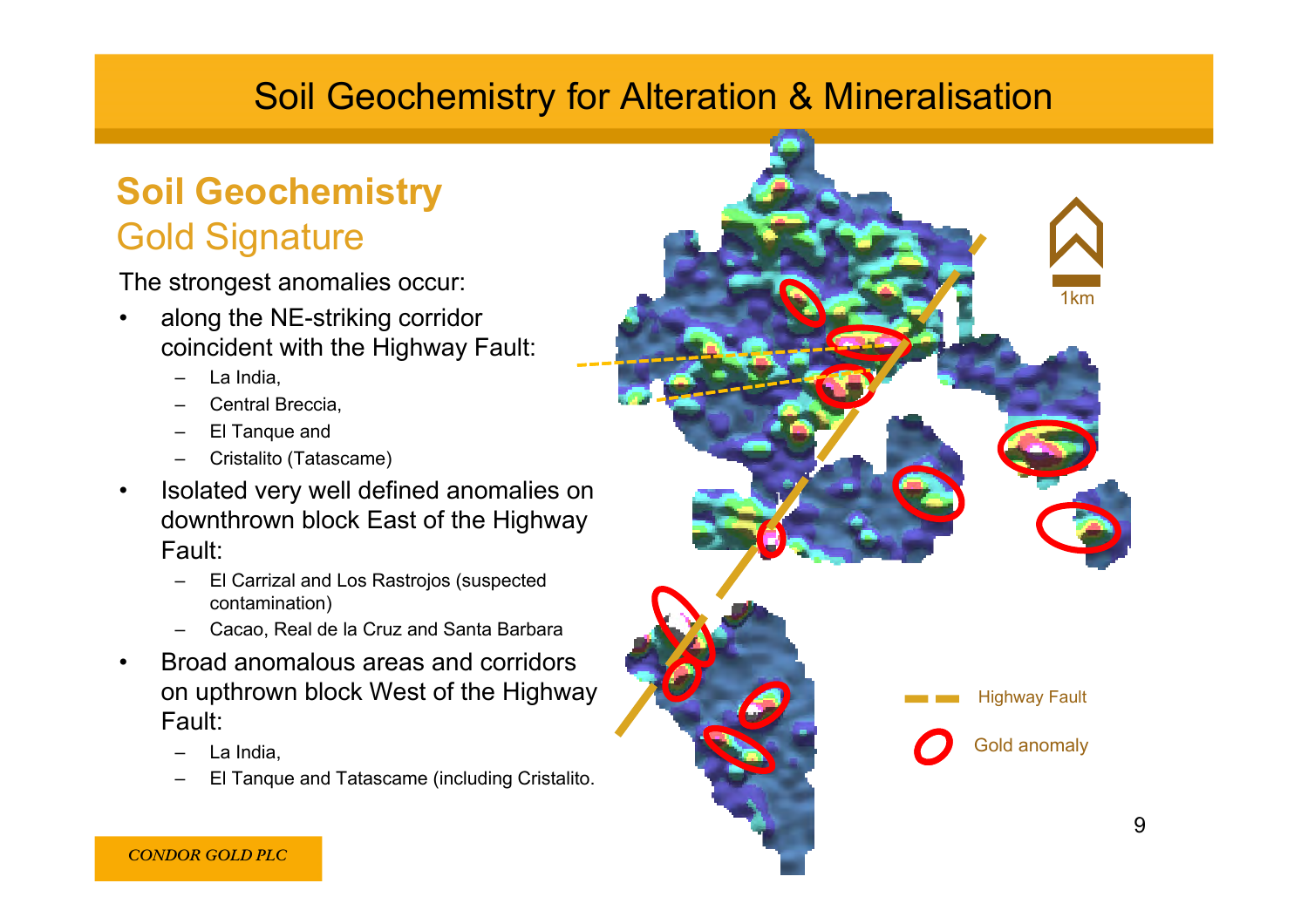#### Soil Geochemistry for Alteration & Mineralisation

## **Soil Geochemistry** Au:Ag "upflow" Signature

Au: Ag ratio plotted with upflow zones (high gold relative to silver) plotted as hotter colours.

- • Signature is very similar to Gold only anomalies.
- $\bullet$  The strongest anomalies (relative to Au only) occur in the East at **Real de La Cruz** and **Santa Barbara**.

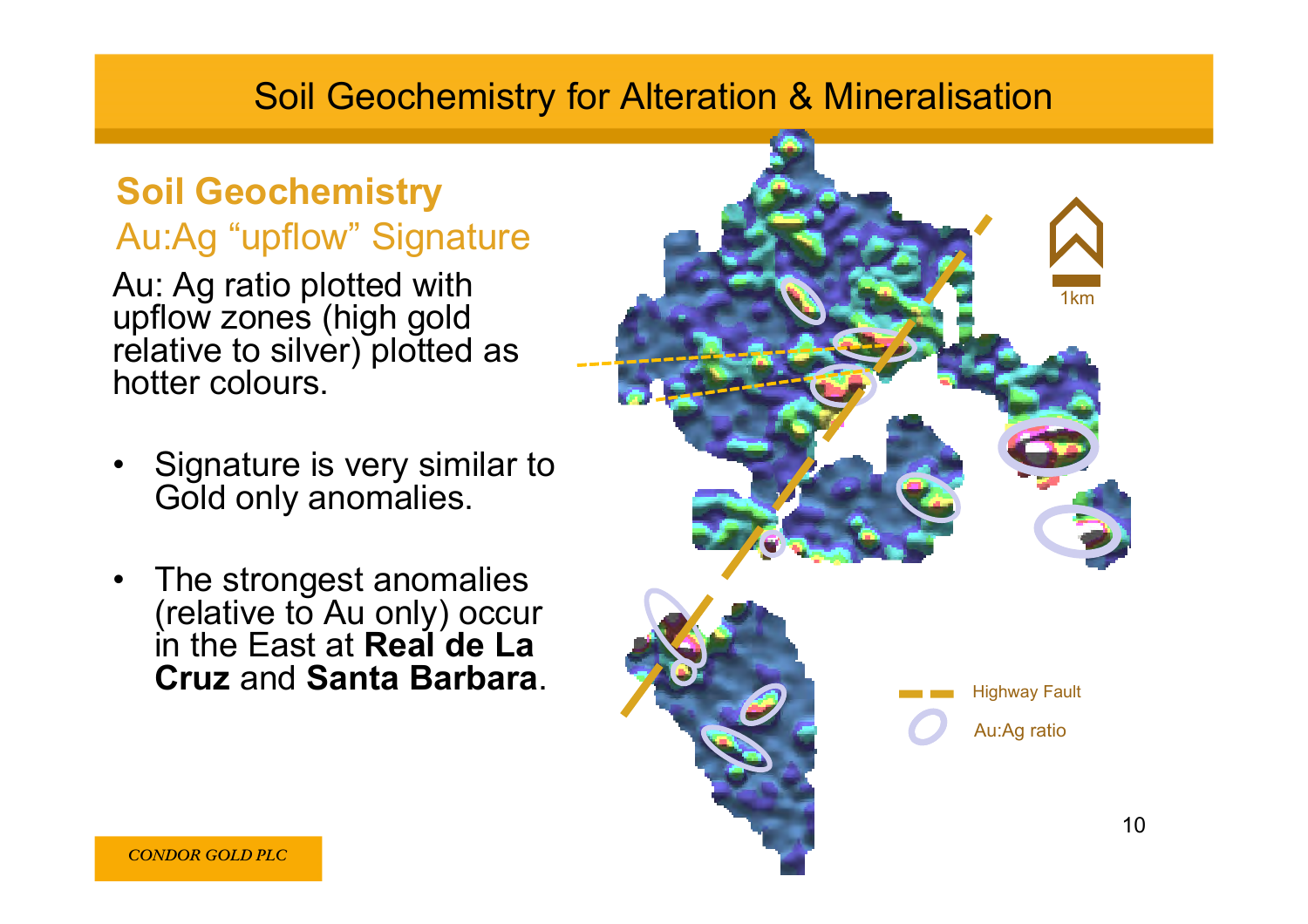### Soil Geochemistry for Alteration & Mineralisation

# **Soil Geochemistry** High Level Signature

High level epithermal signature defined by four main elements

> –Metals: As, Hg, Te, Tl

Strongest anomalies occur at:

- • La India South adjacent to the Highway Fault
	- – hidden deep seated high-grade gold mineralisation has already been demonstrated by drilling.
- • Northern Tatascame.
	- –Target for exploration
- • La Mojarra prospects.
	- –Targets for exploration
- •Weak anomaly at Cacao
- • Real de la Cruz and Central Breccia do not have high level signatures
	- –Unexpected observation





Highway Fault

High level pathfinder anomaly

Mahalanobis Distance (Robust) using listed elements As, Hg, Te, Tl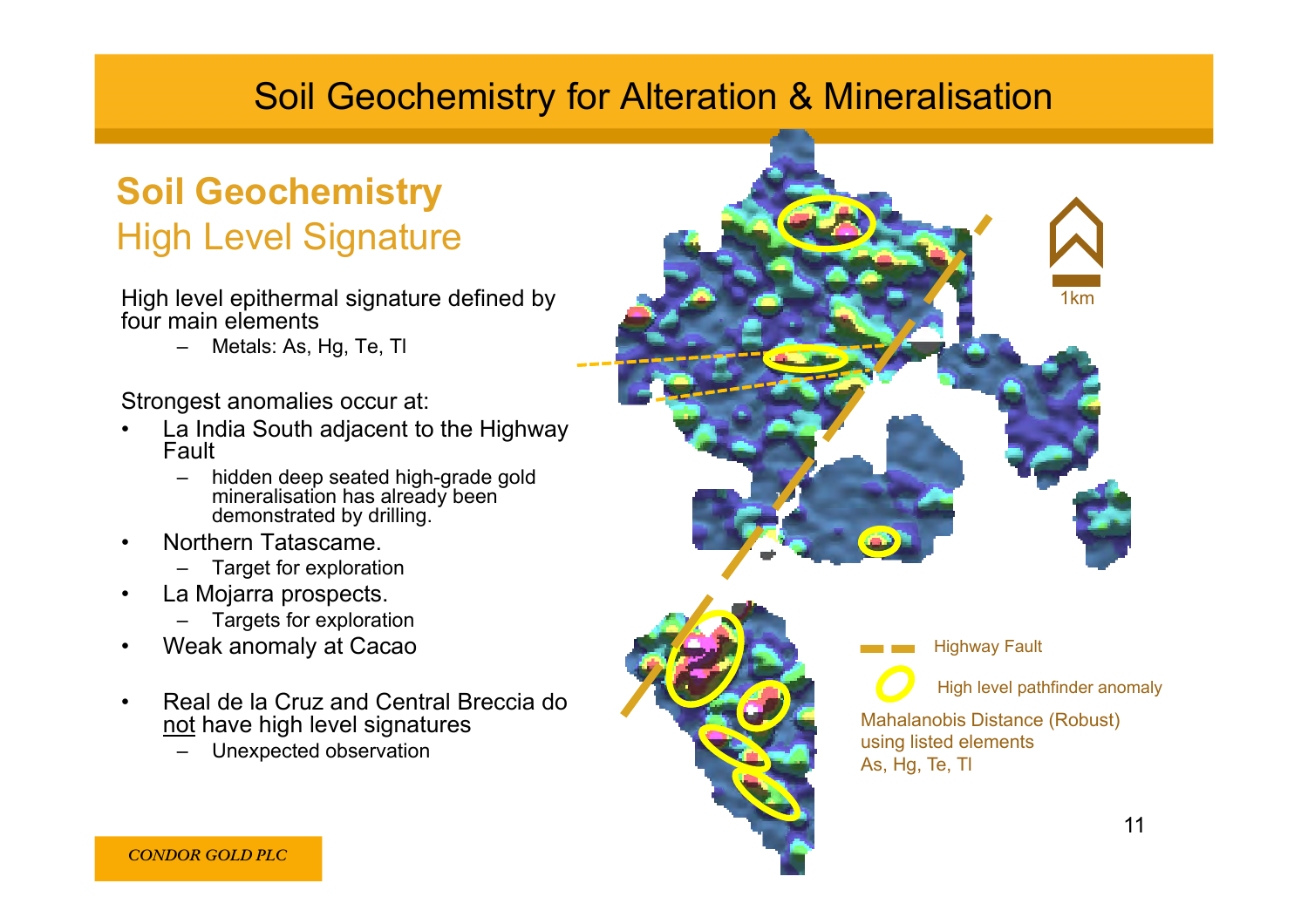#### Soil Geochemistry (North) Priority Targets

- • Priority targets where coincident gold, upflow and high-level anomaly at
	- 1. La India South
	- 2. Highway Fault
	- 3. El Carrizal
	- 4. Los Rastrojos
	- 5. Tatascame Vein (El Tanque Area Anomaly 2), and
- Seven secondary targets with coincident gold and upflow.